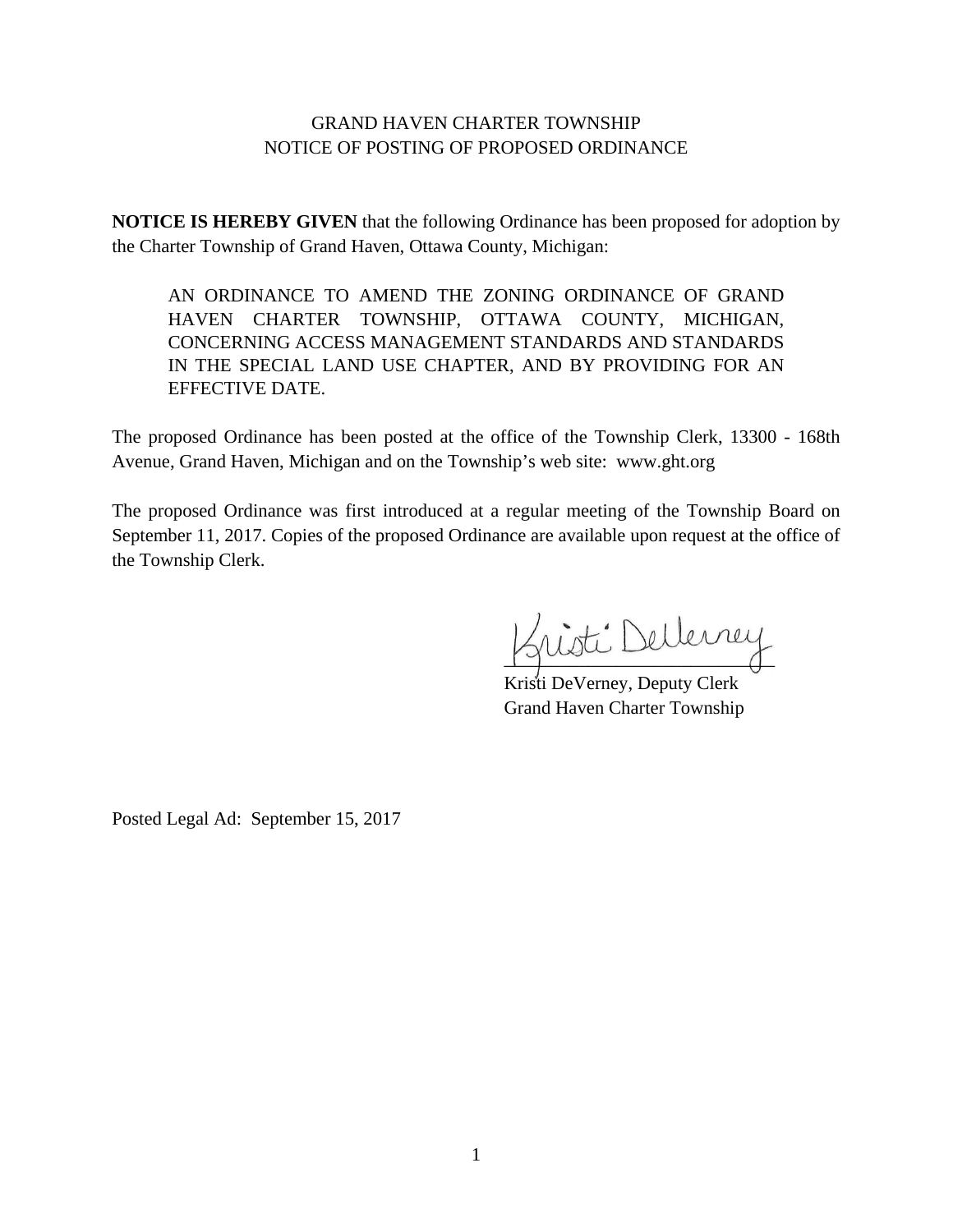## ORDINANCE NO. \_\_\_\_

## **ZONING TEXT AMENDMENT ORDINANCE**

AN ORDINANCE TO AMEND THE ZONING ORDINANCE OF GRAND HAVEN CHARTER TOWNSHIP, OTTAWA COUNTY, MICHIGAN, CONCERNING ACCESS MANAGEMENT STANDARDS AND STANDARDS IN THE SPECIAL LAND USE CHAPTER, AND BY PROVIDING FOR AN EFFECTIVE DATE.

GRAND HAVEN CHARTER TOWNSHIP, COUNTY OF OTTAWA, AND STATE OF MICHIGAN, ORDAINS:

Section 1. Standards for Special Land Uses. Section 19.05.7 of the Grand Haven Charter Township Zoning Ordinance shall be restated in its entirety as follows (the rest of Section 19.03 as currently stated shall remain in its entirety).

- 7. A. The proposed use shall be such that traffic to, from, and on the premises and the assembly of persons relating to such use will not be hazardous, or inconvenient to the neighborhood, nor unduly conflict with the normal traffic of the neighborhood, considering, among other things: safe and convenient routes for pedestrian traffic, particularly of children, the relationship of the proposed use to main thoroughfares and to streets and intersections, and, the general character and intensity of the existing and potential development of the neighborhood.
- B. The Planning Commission may, when considering an application for a special land use which includes an existing building, agree to relax access management requirements in this Ordinance if the Planning Commission finds that the standard in subsection A above can be met even if the relaxation is granted.

Section 2. Special Land Uses – Group Day Care Homes. Section 19.07.15.G shall be removed in its entirety from the Grand Haven Charter Township Zoning Ordinance (the rest of Section 19.07.15 as currently stated shall remain in its entirety). The removed Section 19.07.15.G previously stated:

G. The use shall be supported by certain infrastructure features, including paved roads, natural gas, and municipal water and, if available, sanitary sewer.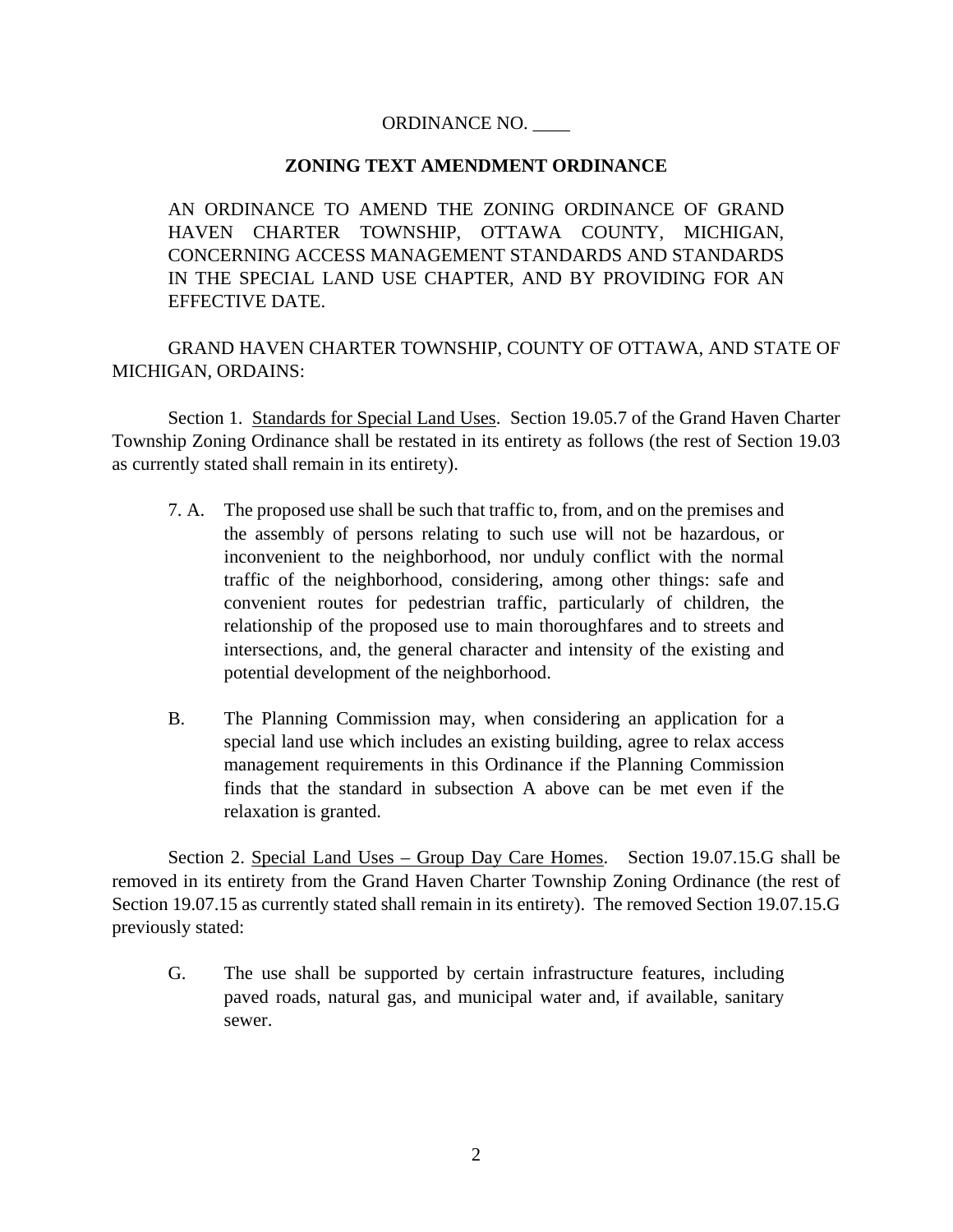Section 3. Special Land Uses – Public or Private Campgrounds. Section 19.07.33. Eshall be removed in its entirety from the Grand Haven Charter Township Zoning Ordinance (the rest of Section 19.07.33 shall remain in its entirety). The removed Section 19.07.33.E previously stated:

E. Recreational units are not permitted in the campground.

Section 4. Effective Date. This amendment to the Grand Haven Charter Township Zoning Ordinance was approved and adopted by the Township Board of Grand Haven Charter Township, Ottawa County, Michigan on  $\qquad \qquad$ , 2017, after a public hearing as required pursuant to Michigan Act 110 of 2006, as amended; after introduction and a first reading on September 11, 2017, and after posting and publication following such first reading as required by Michigan Act 359 of 1947, as amended. This Ordinance shall be effective on \_\_\_\_\_\_\_\_\_\_\_, 2017, which date is the eighth day after publication of a Notice of Adoption and Posting of the Zoning Text Amendment Ordinance in the *Grand Haven Tribune*, as required by Section 401 of Act 110, as amended. However, this effective date shall be extended as necessary to comply with the requirements of Section 402 of Act 110, as amended.

Mark Reenders, Laurie Larsen, Township Supervisor Township Clerk

\_\_\_\_\_\_\_\_\_\_\_\_\_\_\_\_\_\_\_\_\_\_\_\_\_\_\_\_\_\_ \_\_\_\_\_\_\_\_\_\_\_\_\_\_\_\_\_\_\_\_\_\_\_\_\_\_\_\_\_\_